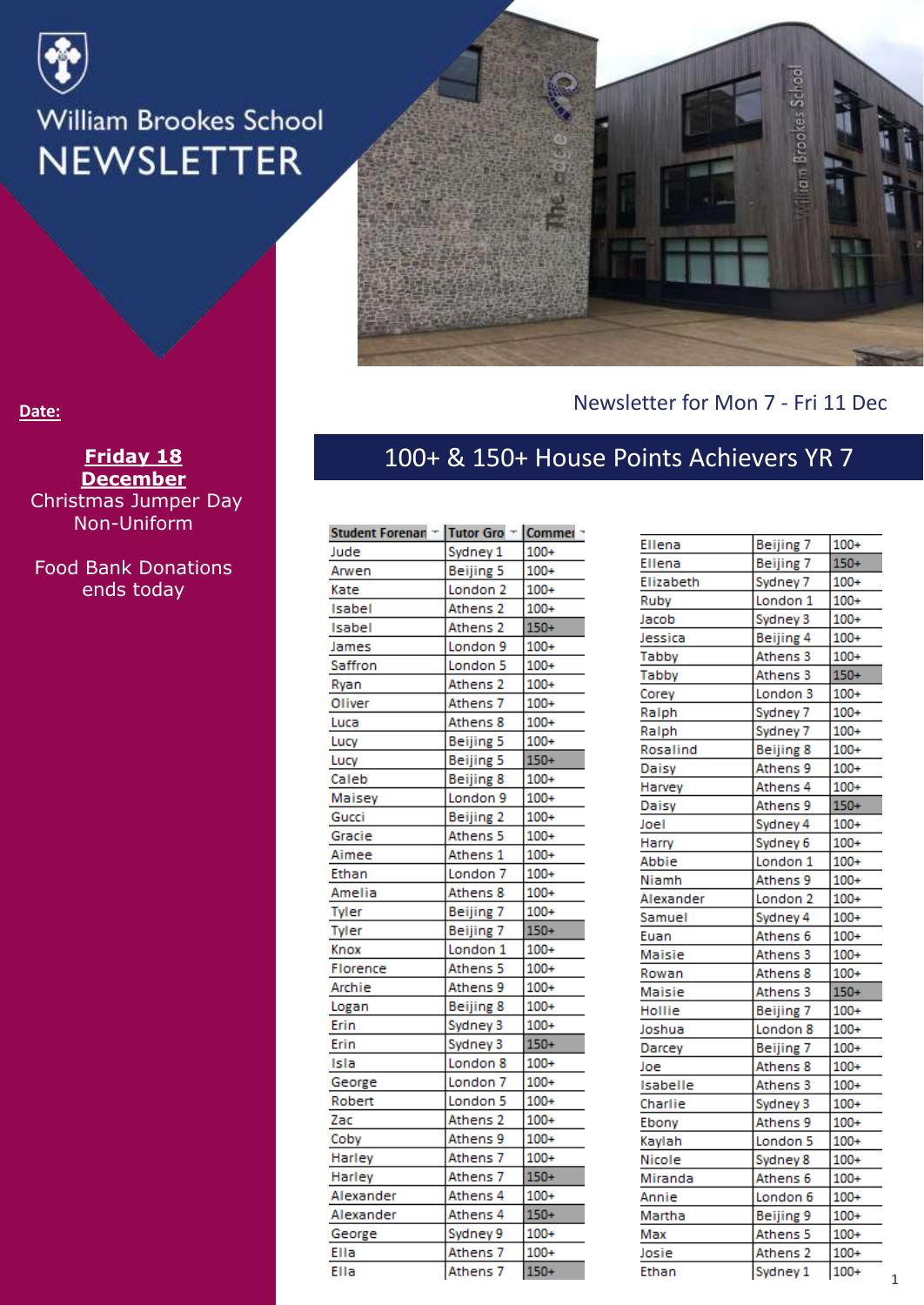



#### Newsletter for Mon 7 - Fri 11 Dec

#### 100+ & 150+ House Points Achievers YR 8

| Student Forenan - | Tutor Gro ~ Commei ~ |        |
|-------------------|----------------------|--------|
| Lucy              | Athens 5             | $100+$ |
| Lucy              | Athens 5             | $150+$ |
| Jack              | Athens 1             | $100+$ |
| Jessica           | Beijing 3            | $100+$ |
| Charlie           | Athens 6             | $100+$ |
| Charlie           | Athens 6             | $150+$ |
| Chloe             | London <sub>6</sub>  | $100+$ |
| Athena            | Beijing 6            | $100+$ |
| Charlie           | Sydney 4             | $100+$ |
| <b>Ellie-Mae</b>  | London 6             | $100+$ |
| Ellie-Mae         | London 6             | $150+$ |
| Jason             | London <sub>7</sub>  | $100+$ |
| Thomasina         | Beijing 3            | $100+$ |
| Niamh             | Beijing 6            | $150+$ |
| James             | Sydney 8             | $100+$ |
| James             | Sydney 8             | $150+$ |
| <b>Ellie</b>      | Beijing 9            | $100+$ |
| Chloe             | London <sub>7</sub>  | $100+$ |
| Louisa            | Beijing 2            | $100+$ |
| Louisa            | Beijing 2            | $150+$ |
| Daisy             | Sydney 6             | $100+$ |
| Owen              | London <sub>7</sub>  | $100+$ |
| Amber             | Athens 8             | $100+$ |
| Connie            | Sydney 5             | $100+$ |
| Grace             | Athens 6             | $100+$ |
| Ava               | Athens <sub>2</sub>  | $100+$ |
| Georgia           | Sydney 6             | $100+$ |
| Georgia           | Sydney 6             | $150+$ |
| Julia             | Athens 6             | $100+$ |
| Erin              | Sydney 6             | $100+$ |
| Erin              | Sydney 6             | $150+$ |
| Ena               | Sydney 3             | $100+$ |
| Ena               | Sydney 3             | $150+$ |
| Harry             | Sydney 7             | $100+$ |
| <b>Trinity</b>    | Beijing 9            | $100+$ |
| Madeline          | Beijing 1            | $100+$ |
| Jack              | Beijing 7            | $100+$ |
| Rachel            | Athens <sub>2</sub>  | $100+$ |
| Jack              | Beijing 7            | $150+$ |
| Rachel            | Athens 2             | $150+$ |
| Rosie             | Athens 3             | $100+$ |
| Rosie             | Athens 3             | $150+$ |
| Faye              | Beijing 8            | $100+$ |
| Faye              | Beijing 8            | $150+$ |
| Olivia            | Athens 3             | $100+$ |

| Ellie          | Athens 2            | $150+$ |
|----------------|---------------------|--------|
| Lily           | Sydney 1            | $100+$ |
| Abigail        | London 1            | $100+$ |
| Isla           | Athens 8            | $150+$ |
| <b>Elliot</b>  | Athens 1            | $100+$ |
| Alastair       | Athens 9            | $100+$ |
| Stanley        | Sydney 1            | $100+$ |
| Holly          | Athens 5            | $100+$ |
| Holly          | Athens 5            | $150+$ |
| Layla          | London 8            | $100+$ |
| Brooke         | Beijing 7           | $100+$ |
| Kaci-Leigh     | Sydney 4            | $100+$ |
| Benjamin       | London <sub>8</sub> | $100+$ |
| Sara           | Athens 7            | $100+$ |
| Benjamin       | London <sub>8</sub> | $150+$ |
| Sara           | Athens 7            | $150+$ |
| Charlotte      | Beijing 3           | $150+$ |
| Charlotte      | Beijing 3           | $200+$ |
| Ewan           | London 1            | $100+$ |
| Kia            | Athens 4            | $100+$ |
| Corey          | Athens 1            | $100+$ |
| Thea           | <b>Beijing 9</b>    | $100+$ |
| Thea           | Beijing 9           | $150+$ |
| Dexter         | Beijing 6           | $150+$ |
| George         | Beijing 3           | $100+$ |
| George         | Beijing 3           | $150+$ |
| Will           | Athens 3            | $100+$ |
| Abbie          | Beijing 8           | $100+$ |
| Abbie          | Beijing 8           | $150+$ |
| <b>Bradley</b> | <b>Beijing 5</b>    | $100+$ |
| Elizabeth      | Sydney 7            | $100+$ |
| Elizabeth      | Sydney 7            | $150+$ |
| Rafael         | London <sub>7</sub> | $100+$ |
| Rafael         | London <sub>7</sub> | $150+$ |
| Lily           | London <sub>3</sub> | $100+$ |
| Elinor         | London <sub>5</sub> | $100+$ |
| Abi            | London 4            | $100+$ |
| Brooke         | Athens 9            | $100+$ |
|                |                     |        |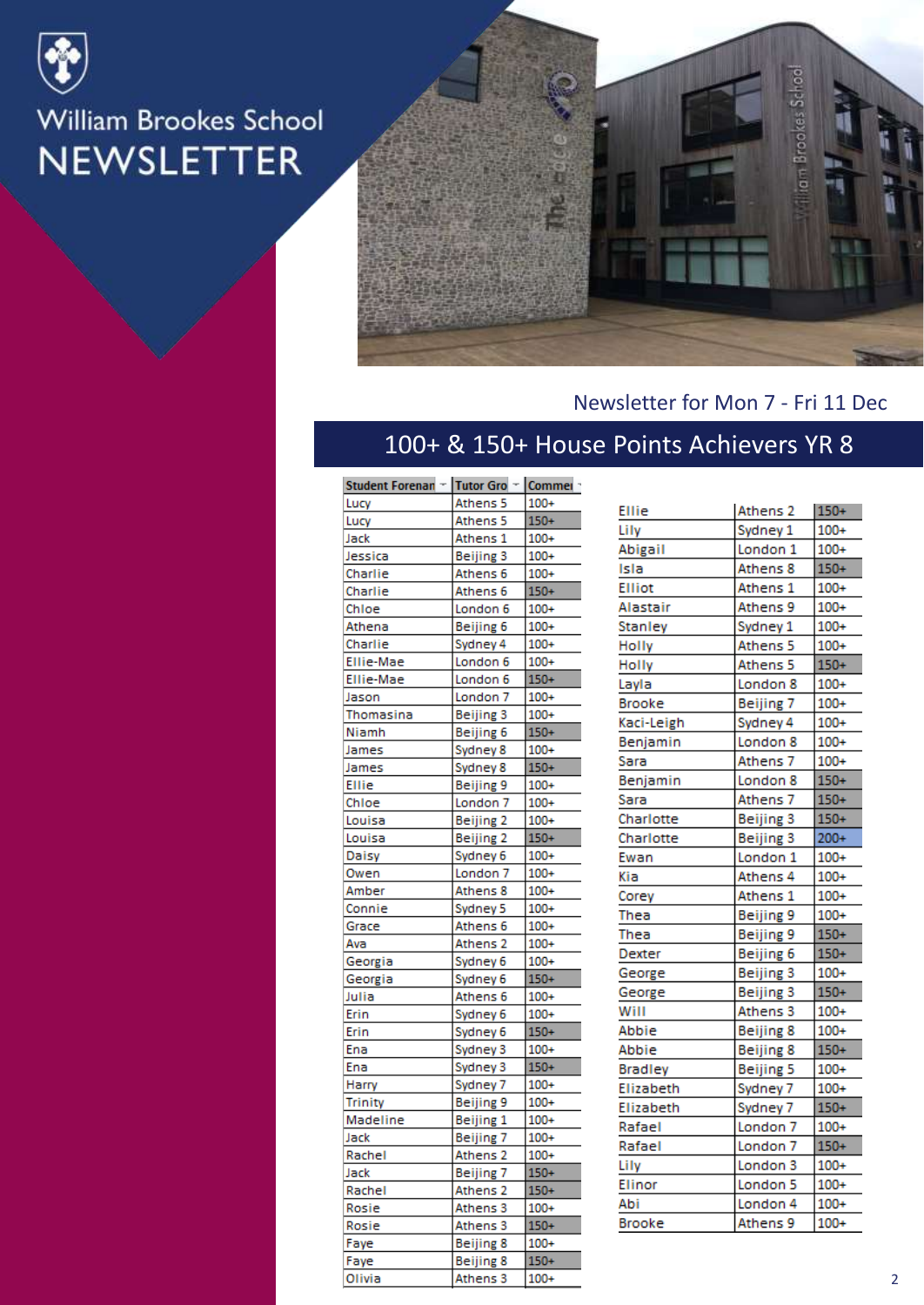



#### Newsletter for Mon 7 - Fri 11 Dec

#### 100+ & 150+ House Points Achievers YR 9

| Student Forenan ~ Tutor Gro ~ Commer ~ |                     |        |
|----------------------------------------|---------------------|--------|
| Eleanor                                | Beijing 7           | $100+$ |
| Delyth                                 | Athens 5            | $100+$ |
| Delyth                                 | Athens 5            | $150+$ |
| Jake                                   | Beijing 4           | $100+$ |
| Charlotte                              | Athens 6            | $100+$ |
| David                                  | London <sub>2</sub> | $100+$ |
| Ben                                    | London 9            | $100+$ |
| Edward                                 | Athens 3            | $100+$ |
| <b>Evie</b>                            | London <sub>3</sub> | $100+$ |
| Chloe                                  | London 6            | $100+$ |
| Beatrice                               | Sydney 3            | $100+$ |
| <b>Beatrice</b>                        | Sydney 3            | $150+$ |
| Violet                                 | London 4            | $100+$ |
| Violet                                 | London 4            | $150+$ |
| Evie                                   | London <sub>7</sub> | $100+$ |
| Phoebe                                 | London 1            | $100+$ |
| Lanah                                  | Athens 2            | $100+$ |
| Jason                                  | London 4            | $100+$ |
| Evie                                   | Athens 7            | $150+$ |
| Leah                                   | London 5            | $150+$ |
| Ruby                                   | Beijing 9           | $100+$ |
| Zach                                   | Beijing 2           | $150+$ |
| Zach                                   | Beijing 2           | 200+   |
| Emilie                                 | Athens 2            | $100+$ |
| Emilie                                 | Athens 2            | $150+$ |
| Jamie                                  | Athens 3            | $100+$ |
| Jamie                                  | Athens 3            | $150+$ |
| Leon                                   | Athens 8            | $100+$ |
| Freya                                  | Beijing 8           | $100+$ |
| Freya                                  | Beijing 8           | $150+$ |
| Ray                                    | Athens 6            | $100+$ |
| Owen                                   | Beijing 3           | $100+$ |
| Matthew                                | Athens 1            | $100+$ |
| Ashton                                 | Athens <sub>2</sub> | $100+$ |
| James                                  | Athens 5            | $100+$ |
| James                                  | Sydney 2            | $100+$ |
| James                                  | Sydney 2            | $150+$ |
| Daisy                                  | Athens 4            | $100+$ |
| Alistair                               | Beijing 2           | $100+$ |
| Isla                                   | London 4            | $100+$ |
| Alistair                               | Beiiing 2           | $150+$ |

| Isabella      | Sydney 7            | $100+$ |
|---------------|---------------------|--------|
| Marvinder     | London <sub>5</sub> | $100+$ |
| Ella          | Athens 8            | $100+$ |
| Frasier       | Sydney 9            | $100+$ |
| Frasier       | Sydney 9            | $150+$ |
| Harrison      | Sydney 4            | $100+$ |
| Neve          | London 9            | $100+$ |
| Lewis         | Beijing 5           | $100+$ |
| Lewis         | Beijing 5           | $150+$ |
| Olivia        | Beijing 5           | $100+$ |
| Anna          | Athens 9            | $100+$ |
| Anna          | Athens 9            | $150+$ |
| Summer        | Athens 4            | $100+$ |
| Kian          | Beijing 4           | $150+$ |
| Hannah        | Sydney 8            | $100+$ |
| Hannah        | Sydney 8            | $150+$ |
| Violet        | Athens 9            | $100+$ |
| <b>Violet</b> | Athens 9            | $150+$ |
| Joshua        | Sydney 2            | $100+$ |
| Isobel        | Sydney 8            | $100+$ |
| Leah          | Beijing 4           | $100+$ |
| Jack          | Sydney 2            | $100+$ |
| Jack          | Sydney 2            | $150+$ |
| Lacey         | Beijing 1           | $100+$ |
| <b>Ben</b>    | Sydney 9            | $100+$ |
| Callum        | London 4            | $100+$ |
| Jack          | Athens 6            | $100+$ |
| Ophelia       | Beijing 9           | $100+$ |
| Evy           | Athens 6            | $100+$ |
| Heidi         | Athens 8            | $100+$ |
| Deryn         | London 9            | $100+$ |
| Deryn         | London <sub>9</sub> | $150+$ |
| Archie        | London <sub>2</sub> | $100+$ |
| Henry         | Beijing 7           | $100+$ |
| Skye          | Athens 5            | $100+$ |
|               |                     |        |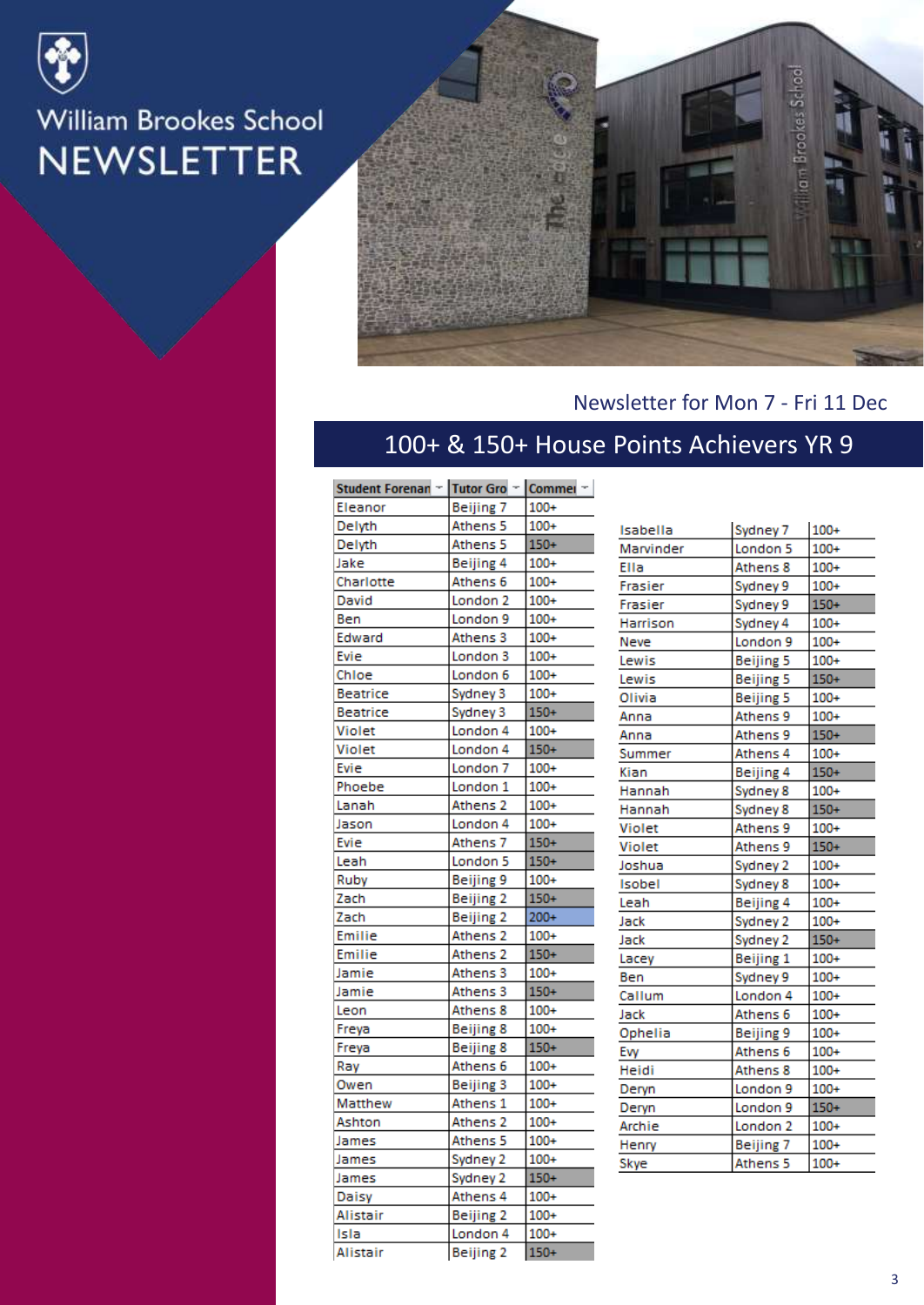



#### Newsletter for Mon 7 - Fri 11 Dec

#### 100+ & 150+ House Points Achievers YR 10 & 11

| Student Forenan - | Tutor Gro → Commei → Year gro J |        |         |
|-------------------|---------------------------------|--------|---------|
| Jessy             | Sydney 5                        | $100+$ | Year 10 |
| Izzy              | Beijing 6                       | $100+$ | Year 10 |
| Ebonie            | London 1                        | $100+$ | Year 10 |
| Liam              | Sydney 4                        | $100+$ | Year 10 |
| Aimèe             | Beijing 5                       | $100+$ | Year 10 |
| Ella              | Sydney 1                        | $100+$ | Year 10 |
| Ruby              | London <sub>9</sub>             | $100+$ | Year 10 |
| Finley            | Beijing 6                       | $100+$ | Year 10 |
| Millie-Mae        | London <sub>5</sub>             | $100+$ | Year 10 |
| Scott             | Athens <sub>3</sub>             | $100+$ | Year 10 |
| Adam              | Beijing 1                       | $100+$ | Year 10 |
| Adam              | Beijing 1                       | $150+$ | Year 10 |
| Sophie            | Beijing 8                       | $100+$ | Year 10 |
| Robyn             | Sydney 9                        | $100+$ | Year 10 |
| Amelia            | Beijing 3                       | $100+$ | Year 10 |
| Ned               | Athens 9                        | $100+$ | Year 10 |
| Liam              | Athens 9                        | $100+$ | Year 10 |
| Rhea              | Sydney 5                        | $100+$ | Year 10 |
| Dora              | London <sub>3</sub>             | $100+$ | Year 10 |
| Allie             | Athens <sub>7</sub>             | $100+$ | Year 10 |
| Amelia            | Beijing 2                       | $100+$ | Year 10 |
| Isabelle          | London <sub>7</sub>             | $100+$ | Year 10 |
| Evie              | Sydney 6                        | $100+$ | Year 10 |
| <b>Dillon</b>     | Athens 9                        | $100+$ | Year 10 |
| Sophie            | Beijing 7                       | $100+$ | Year 10 |
| Lottie            | Beijing 7                       | $100+$ | Year 10 |
| Alexander         | Athens 1                        | $100+$ | Year 10 |
| <b>Elkie</b>      | London <sub>7</sub>             | $100+$ | Year 10 |
| Grace             | Athens 9                        | $100+$ | Year 10 |

| Student Forenan ~ Tutor Gro ~ Commei ~ Year gro JT |                     |        |         |
|----------------------------------------------------|---------------------|--------|---------|
| Jack                                               | Athens 5            | $100+$ | Year 11 |
| Kieran                                             | Sydney 2            | $100+$ | Year 11 |
| <b>Nakita</b>                                      | London <sub>3</sub> | $100+$ | Year 11 |
| Connor                                             | Sydney 5            | $100+$ | Year 11 |
| Joshua                                             | London <sub>1</sub> | $100+$ | Year 11 |
| Josie                                              | London <sub>2</sub> | $100+$ | Year 11 |
| Amy                                                | London 1            | $100+$ | Year 11 |

#### WELL DONE TO ALL!!

KEEP UP THE HARD WORK  $\odot$ 

#### *The achievements listed are for students who have received 'House Point' awards in weeks commencing 23/11/2020 and 7/12/2020.*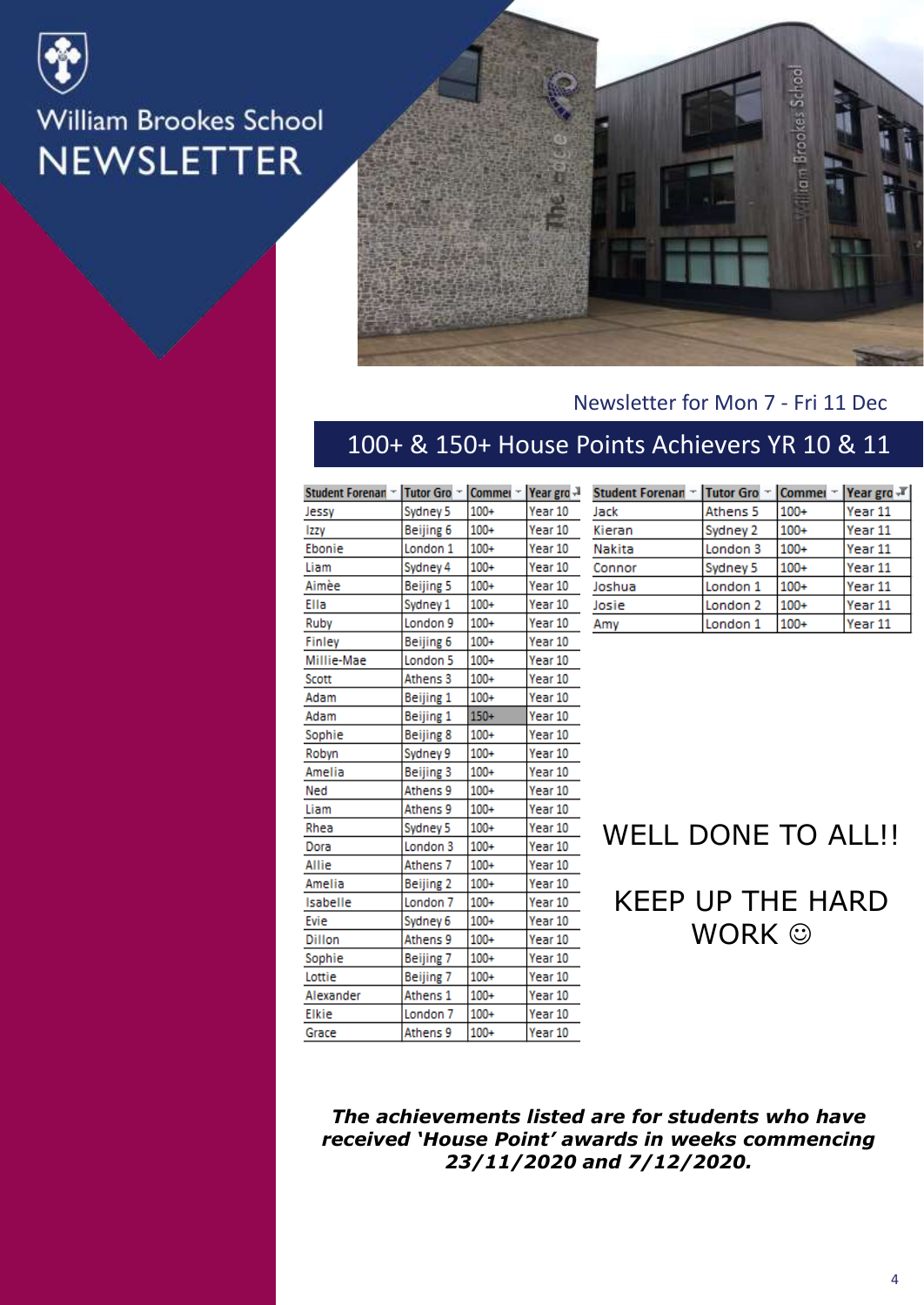

**William Brookes School** and Sixth Form **TER NEWSLET** 

#### Newsletter for Mon 7 - Fri 11 Dec

#### DROP IT AND READ YRS 7 - 9

| <b>Wednesday 16 December</b>      |                                                             | <b>PERIOD 3</b>              |  |
|-----------------------------------|-------------------------------------------------------------|------------------------------|--|
| <b>Thursday 17 December</b>       |                                                             | <b>PERIOD 1</b>              |  |
| WOW - WORD OF THE WEEK            |                                                             |                              |  |
| <b>Word of the</b><br><b>Week</b> |                                                             | Canard                       |  |
| <b>Word Type</b>                  | <b>Noun</b>                                                 |                              |  |
| <b>Definition</b>                 |                                                             | an unfounded rumour or story |  |
| In a Sentence                     | The tabloid included some of Hollywood's<br>oldest canards. |                              |  |
| <b>Synonyms</b>                   | Exaggeration, fib, lie, fabrication                         |                              |  |
| <b>Subject Links</b>              | <b>History, PSHE, English &amp; Politics</b>                |                              |  |

#### SCHOOL CHRISTMAS JUMPER DAY

Friday 18 December is Christmas Jumper Day at William Brookes School, So is a non uniform day.

Please remember to donate £1 via school gateway where money raised goes to Save the Children.

Merry Christmas & a Happy New Year  $\odot$ 

William Brookes School www.williambrookes.com T: 01952 728900 E: info@williambrookes.com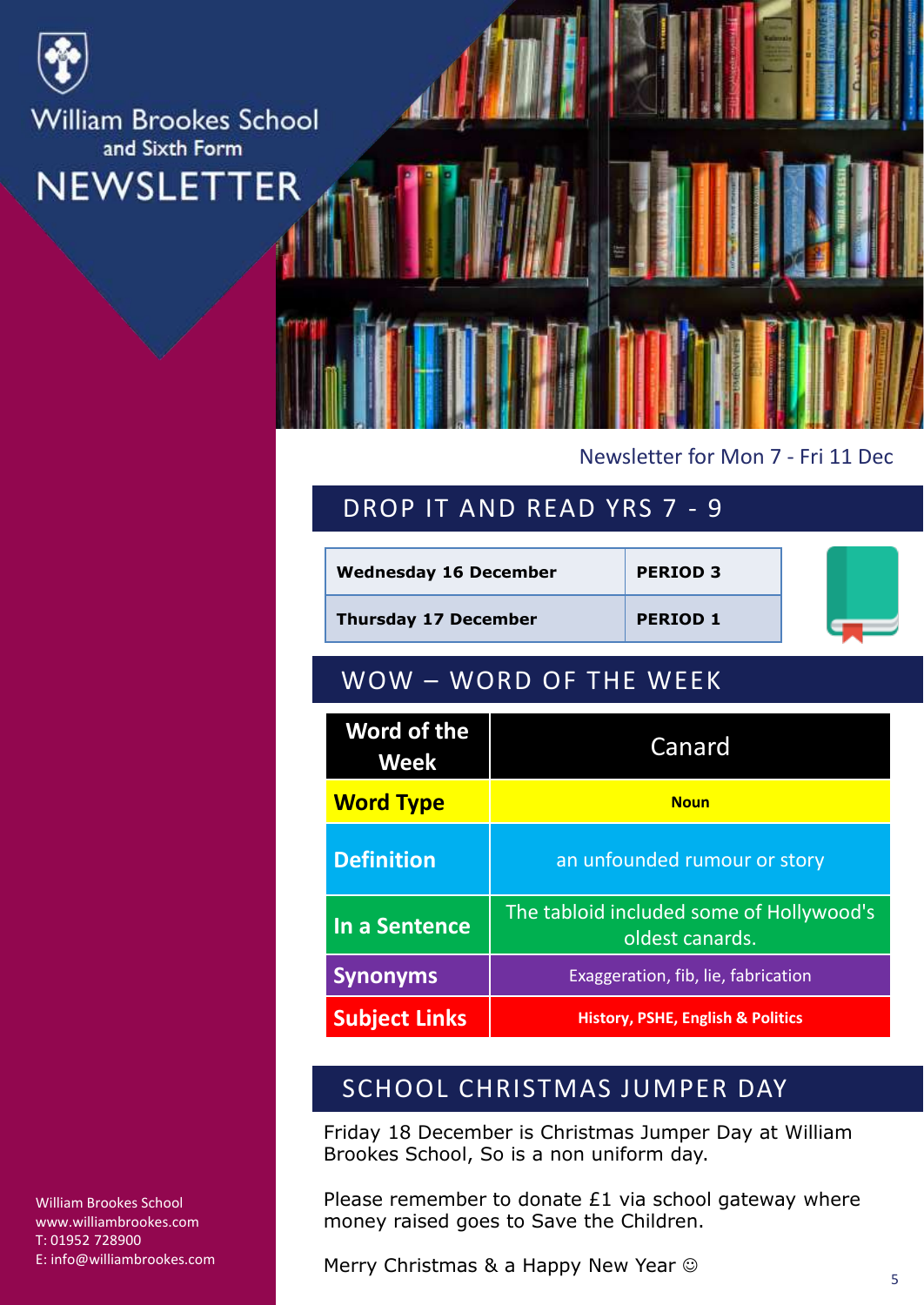

**William Brookes School** and Sixth Form **NEWSLETTER** 

Programme Administrators

**ONING ROAD Part Age Age**<br>All As Post Parts<br>All Age Age Age Age

coloration skills are<br>a short skills are<br>coloration skills will with propie at all broad of

a work with a SA II typing<br>E standard with a SA II typing<br>A strongly Word version experience

complete with version 6.0<br>crossit Word version 6.0<br>administration experience completed version of the most completed by the completed by the most completed by the most completed by the May<br>completed by the completed by the most completed by the most completed by entirely the May

and with escala formada

is Interview date: 18 May

**MEP. Interview date: 18 May**<br>MEP. Interview date: 18 May<br>MEP. Interview date: 18 May

P. Interview date: 16<br>P. Interview date: 16 elfosont

Business Shock Howen Business School Market of

the equation of them

ther education or education

**Driving**<br>Driving<br>Instructor

**Gwo Posta)** 

COLLEGE

Admin.

 $J23.0<sup>3</sup>$ An experienced adm An experienced administration will be responsible for<br>responsive purchasine for<br>will be responsible for invoice and maintains<br>will be responsible<br>invoices and maintain<br>invoices and viola experience of work<br>experience of work<br>experience you must words and of working sperience<br>advantage vous dramage<br>communication<br>of people post Red

**A Service** 

f people details Further detail available<br>Burton St

 $2110$ 

# CORPORATE SALES EX

ö

#### Newsletter for Mon 7 - Fri 11 Dec

#### OPEN EVENINGS

Not Recognised?

| North Shropshire College                                         | Walford Campus (Land Based)                           |
|------------------------------------------------------------------|-------------------------------------------------------|
| www.nsc.ac.uk                                                    |                                                       |
| 01691 688000                                                     | Saturday 17th October 2020 10am - 12 noon             |
| Walford Campus (Near Baschutch,                                  | Saturday 6 <sup>th</sup> February 2021 10am - 12 noon |
| Shrewsbury)                                                      |                                                       |
| 01939 262100                                                     | Saturday 19th June 2021 10am - 12 noon.               |
| - Animal care, Agriculture, Equine, Land                         |                                                       |
| and Environment and Motor Vehicle.                               |                                                       |
| Kidderminster College                                            | Open Evenings on:                                     |
| COLLEGE                                                          |                                                       |
| 01562512003                                                      | Monday 12th October 2020                              |
|                                                                  | Tuesday 10 <sup>th</sup> November 2020                |
| www.kidderminster.ac.uk/open                                     | Thursday 4 <sup>th</sup> February 2021                |
| marketing@kidderminster.ac.uk                                    |                                                       |
|                                                                  | At this stage they don't know if they will be         |
|                                                                  | virtual or physical.                                  |
|                                                                  |                                                       |
|                                                                  | We are also offering phone interviews for             |
|                                                                  | students who apply and as we understand how           |
|                                                                  | important it is for students to come into             |
|                                                                  | college, we will be offering a campus tour            |
|                                                                  | every first and last Wednesday of the month.          |
|                                                                  |                                                       |
| <b>Coaching Connexions (Telford ADC)</b>                         | For aspiring young footballers. BTEC 1 to 3 in        |
|                                                                  | Sports (Football focus) at the Telford United         |
|                                                                  | Football Ground.                                      |
|                                                                  |                                                       |
|                                                                  |                                                       |
| 01952 640084                                                     | Contact-                                              |
| 07769831829                                                      | Edward.thorndyke@coachingconnexions.co.uk             |
|                                                                  |                                                       |
| Crossbar College of Sport and Physical                           | <b>BTEC Sport Level 3.</b>                            |
| <b>Activity</b>                                                  | PE & School Sport Apprenticeships Sports              |
|                                                                  | Traineeships.                                         |
| (Hadley Learning Centre or Lilleshall                            |                                                       |
| <b>National Sports Centre)</b>                                   | e-mail or check website for open day dates            |
| 01952 677965                                                     |                                                       |
| www.crossbarcoaching.com                                         |                                                       |
| admin@crossbarcoaching.com                                       |                                                       |
|                                                                  | w/c 24 November, 4pm to 6.30pm                        |
| <b>Telford College</b>                                           | <b>Virtual Open Event</b>                             |
| 01952 642200                                                     | telfordcollege.ac.uk/open.events                      |
|                                                                  |                                                       |
| 01952 642237 (Student Services team)<br>www.telfordcollege.nc.uk | Provisional Dates - book online                       |
|                                                                  | Wednesday 14 <sup>th</sup> October 2020               |
|                                                                  | Wednesday 18 <sup>th</sup> November 2020              |
|                                                                  | Wednesday 20 <sup>th</sup> January 2021               |
|                                                                  | Wednesday 23" June 2021                               |
|                                                                  | Book a VIP tour                                       |
|                                                                  | Telfordcollege.ac.uk/vip-tour                         |
|                                                                  |                                                       |

William Brookes School www.williambrookes.com T: 01952 728900 E: info@williambrookes.com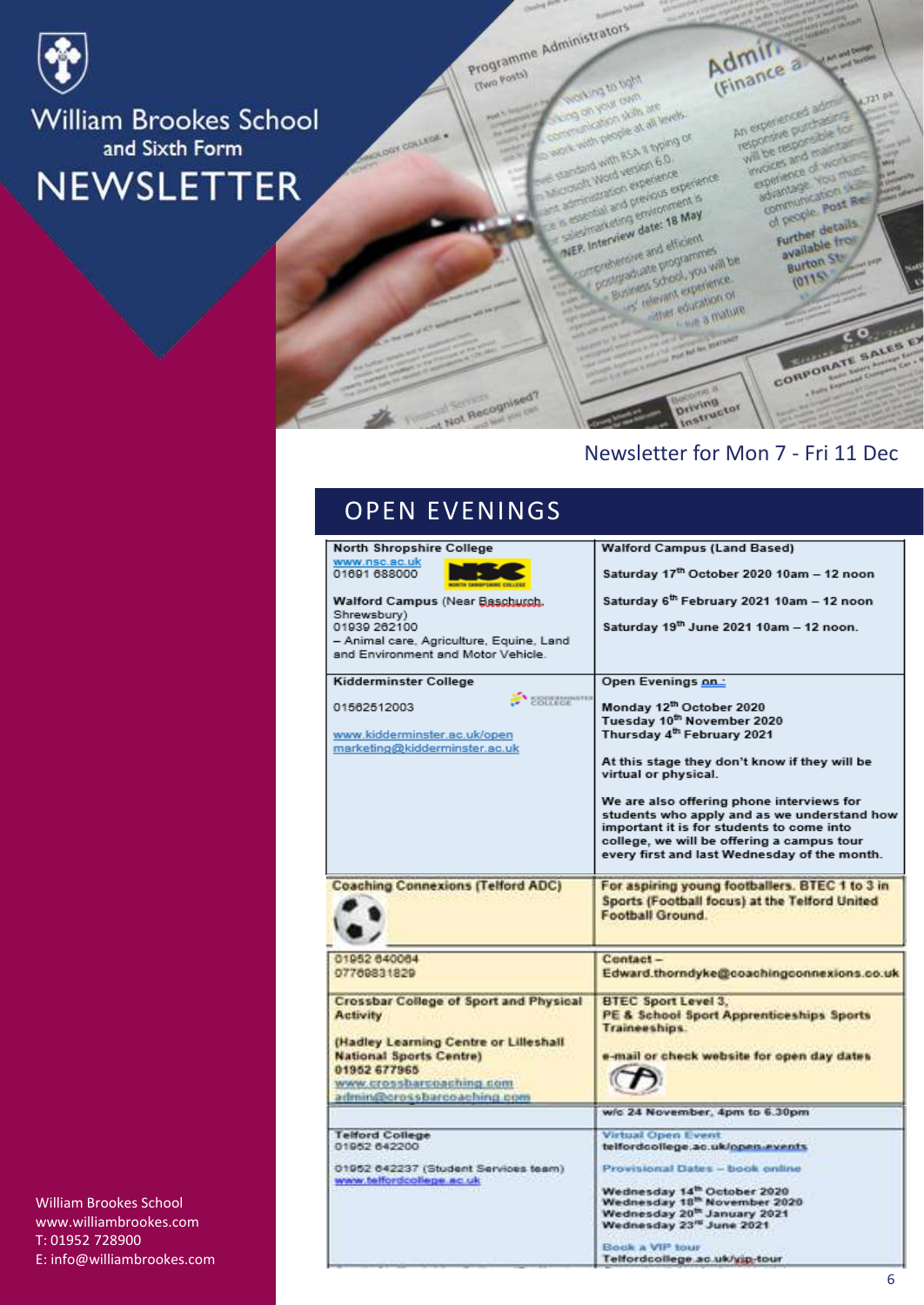

### William Brookes School and Sixth Form NEWSLETTER

#### Newsletter for Mon 7 - Fri 11 Dec

#### OPEN EVENINGS

| MY FOUNDATION COLLE                                                | <b>Harrogate Army College</b><br>Each year AFC Harrogate open their doors for<br>people to come along and take a look at what<br>is on offer. If you're interested in finding out<br>more and coming to look around, contact your<br>local Army Career Office and they'll be happy<br>to book you a place. (Open days usually are in<br>February and March).<br>01743 232678 (Shrewsbury Army Careers<br>Office)<br>01902 423892 (Wolverhampton Army Careers<br>Office)<br>Both open 9am - 5.30pm Monday to Friday.<br>NB Welbeck College is no longer taking<br>applications and closing shortly. |
|--------------------------------------------------------------------|----------------------------------------------------------------------------------------------------------------------------------------------------------------------------------------------------------------------------------------------------------------------------------------------------------------------------------------------------------------------------------------------------------------------------------------------------------------------------------------------------------------------------------------------------------------------------------------------------|
| <b>Wolverhampton College</b><br>01902 836000<br>www.wolvcoll.ac.uk | <b>Open Events:</b><br>Wednesday 7 October 2020 4-7pm<br>Saturday 28 November 2020 10am-2pm<br>Saturday 23 January 2021 10am-2pm<br>Wednesday 10 March 2021 4-7pm<br>Wednesday 5 May 2021 4-7pm<br>Saturday 19 June 2021 10am-2pm<br>*Online Open Events:<br>Wednesday 14 October 4-7pm<br>Wednesday 2 December 4-7pm                                                                                                                                                                                                                                                                              |

William Brookes School www.williambrookes.com T: 01952 728900 E: info@williambrookes.com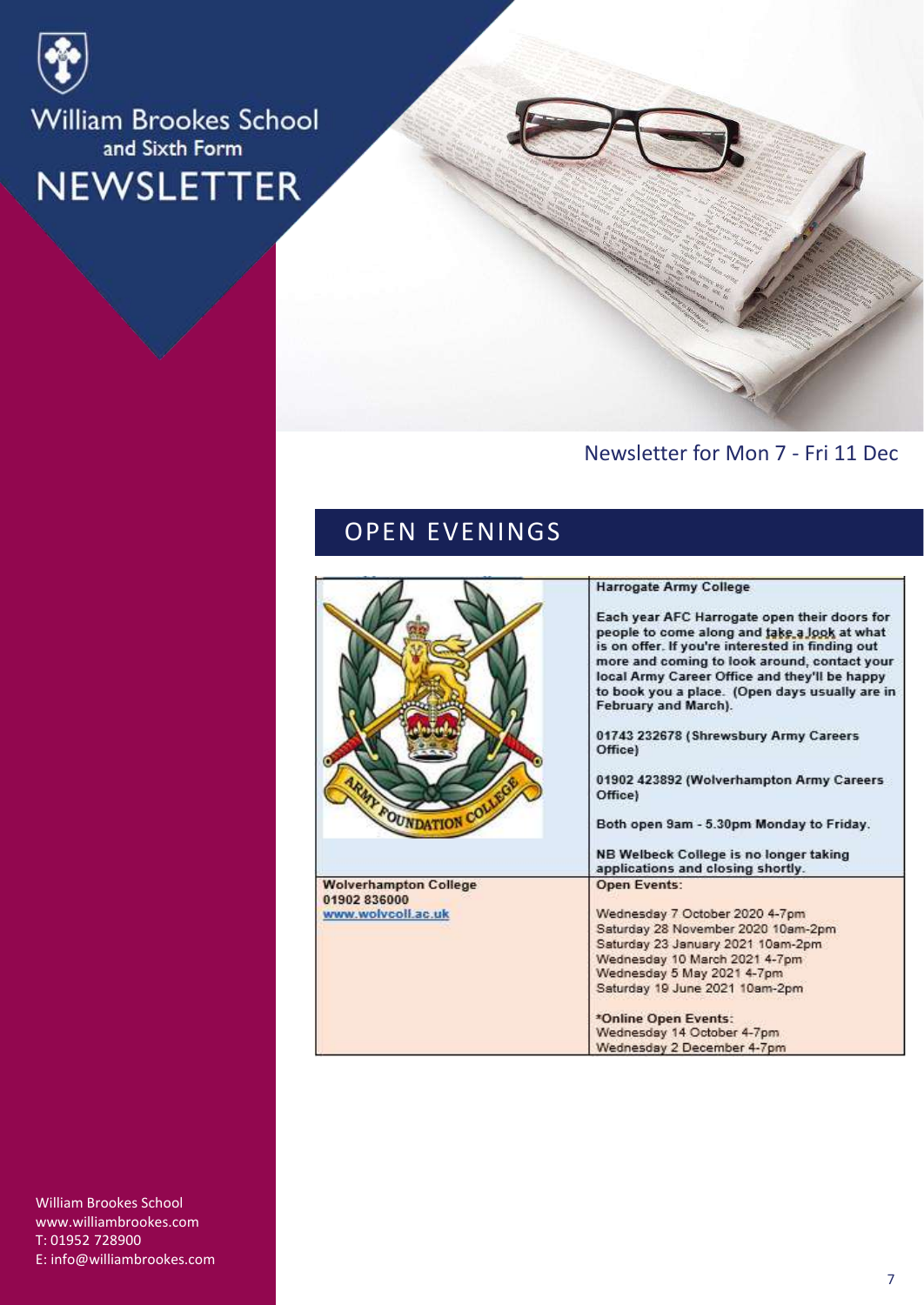



#### Newsletter for Mon 7 - Fri 11 Dec

#### SIXTH FORM NEWS





**WBS Sixth Form** 

"Your Pathway to future success"

#### Our wonderful Sixth Form Students are arranging a Food Bank Collection ready for the Christmas break - please support if you can!

There are collection boxes in all staff work bases, in main reception and outside the Sixth form common room. Please donate what you can.

Thank you, Chelsie, Emily, Luke, and Ryan (Year 13)

> **FRIENDSHIP EXCELLENCE | RESPECT**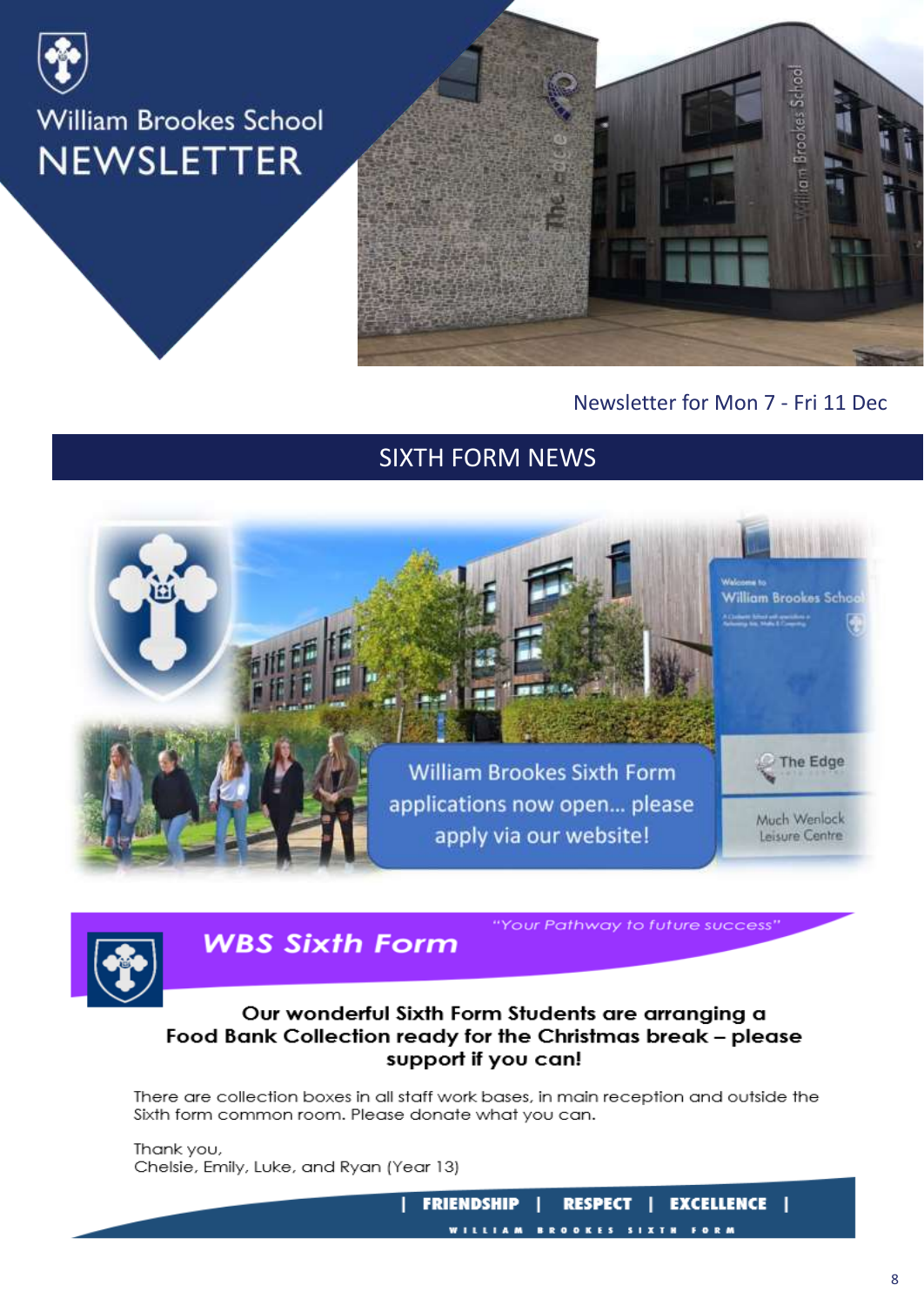Newsletter for Mon 7 - Fri 11 Dec



850

YOUR CHRISTMAS DINNER WITH A TWIST **THURSDAY 17TH DECEMBER** 

TURKEY BAP WITH YORKSHIRE PUD, STUFF-ING BALL & PIG IN BLANKET

ROASTED GLAZED HAM BAP WITH APPLE **SAUCE AND ONION RINGS** 

**JUMBO PIG IN BLANKET HOT DOG** 

**VEGGIE PARCELS WITH BABY ROASTS** 

All above options come with either a cookie or a cuplet for

 $£2.30$ 

**BABY ROASTS £1.15**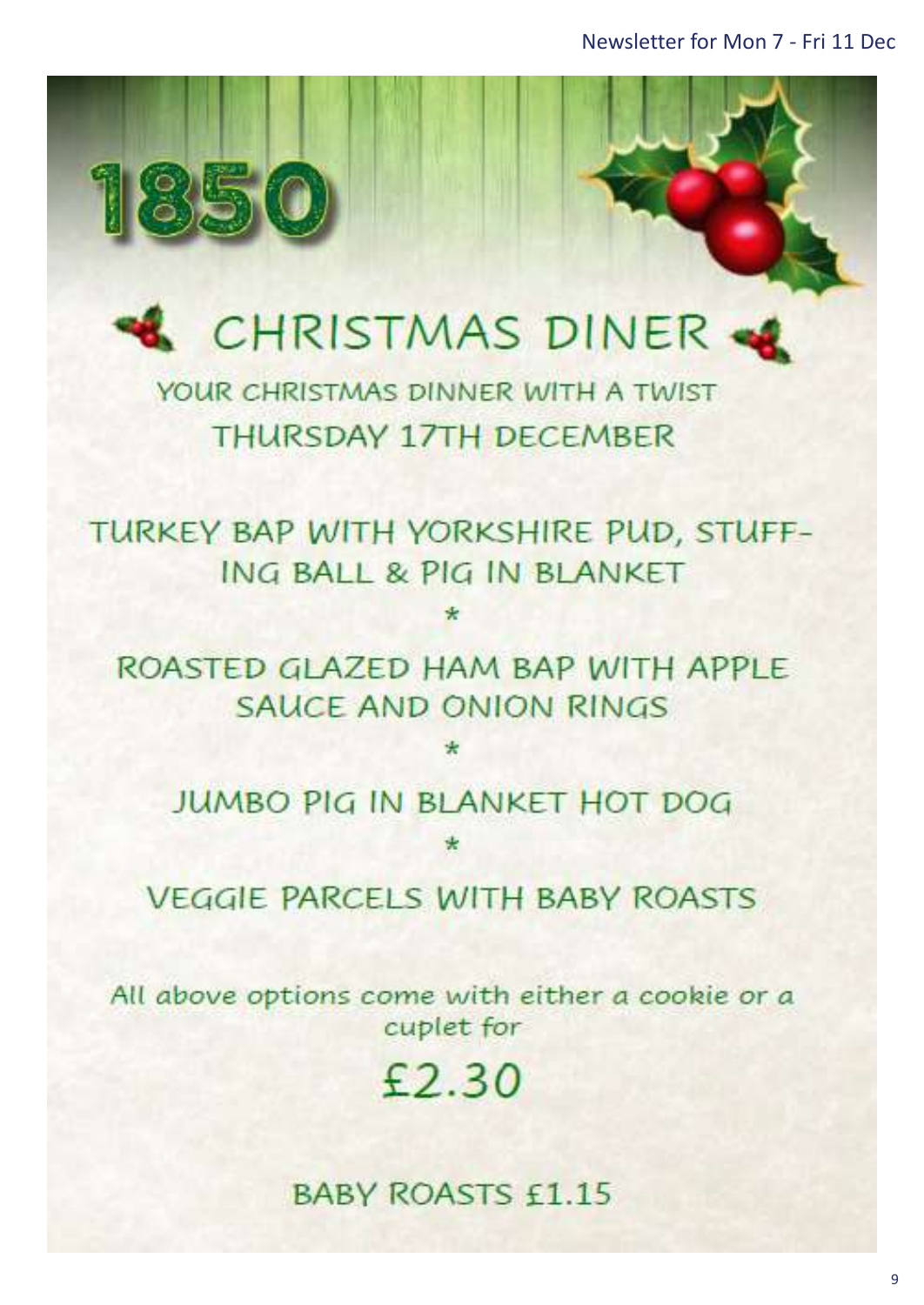



#### Monday

Merry Mac & Cheese

With red Onion & Cranberry, Crunchy Ham Bits or Turkey Bits.

#### **Tuesday**

Turkey Wraps, German Market Sausage,

Vegetable Christmas Calzone.

#### Wednesday

**Festive Sweet Treat** 

#### **Thursday**

**CHRISTMAS DINER** 

(A twist on a Christmas Dinner)

Turkey Baps, with Yorkshire Pud, Stuffing Ball

& Pig in Blanket

Roasted Glazed Ham with Apple Sause & Onion Rings Pig In Blanket Hot Dog, Veggie Parcel with Mini Roasts

> Friday Festive Fish & Chips & Festive Food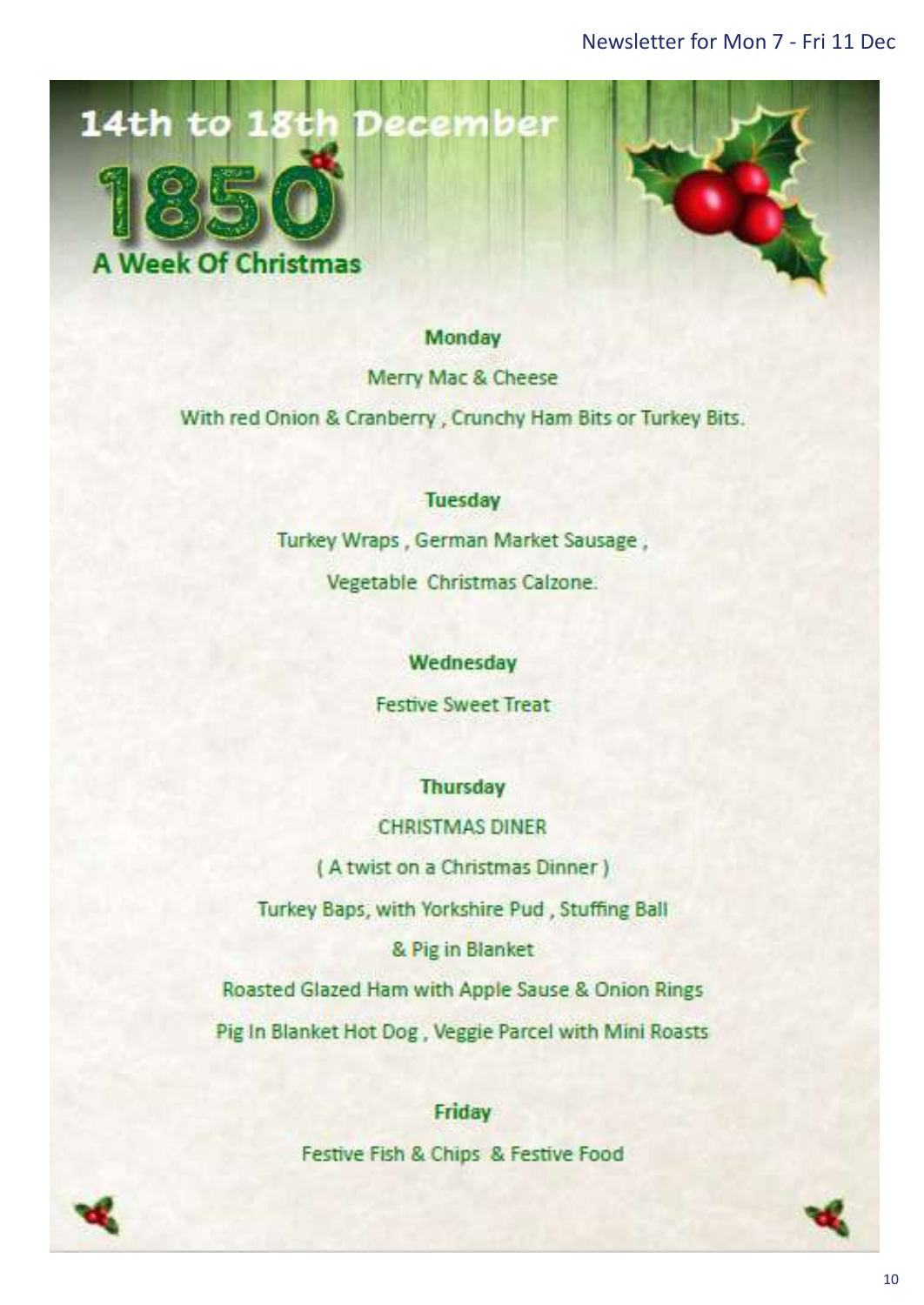All none perishable food items e.g. Tins, Pasta etc

Right click and select → Change Picture… to

add any posters sent in for the newsletter

# **Festive Food** Bank

Drop off points Reception, Staff rooms or Sixth Form

11<sup>th</sup> December deadline

Thank you, Emily, Chelsie, Luke and Ryan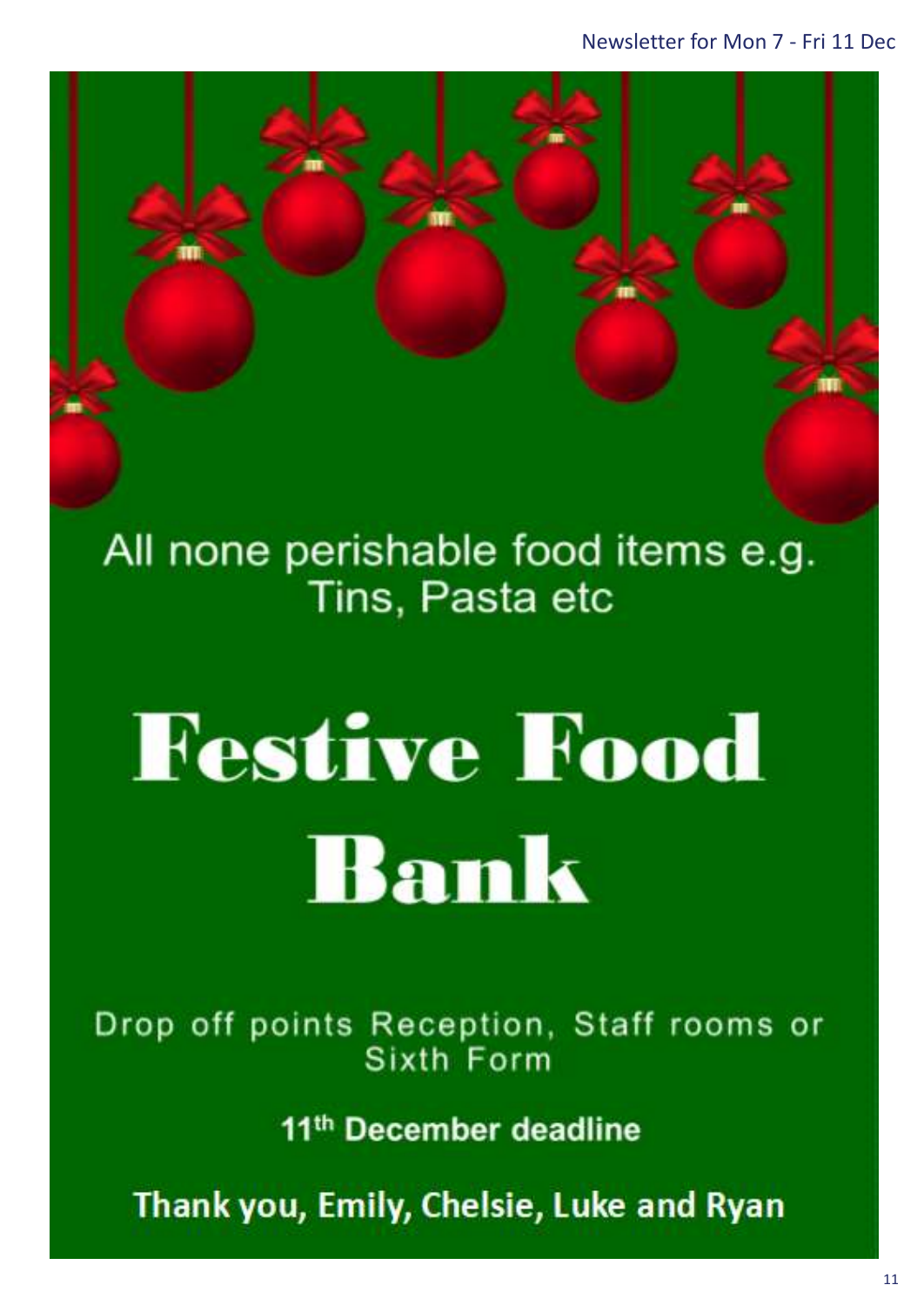to Telford C

#### **TELFORD COLLEGE**

# **OPEN EVENTS**

Explore our vibrant university-style campus, learn about your course and future options and meet your new classmates and tutors at our next open event.

- Discover our industry-standard facilities
- Get your first taste of college life
- Explore your career pathway and future options

#### **DISCOVER OUR VIRTUAL OPEN EVENT**

telfordcollege.ac.uk/open-events

DEFINE YOUR

## **PROVISIONAL** DATES

Wednesday 14th October 2020\*

Wednesday 18th November 2020\*

Wednesday 20th January 2021\*

Wednesday 23rd June 2021\*

aug nate that these dates may be ubject to change

O V El @TelfordCollege telfordcollege.ac.uk | 01952 642200

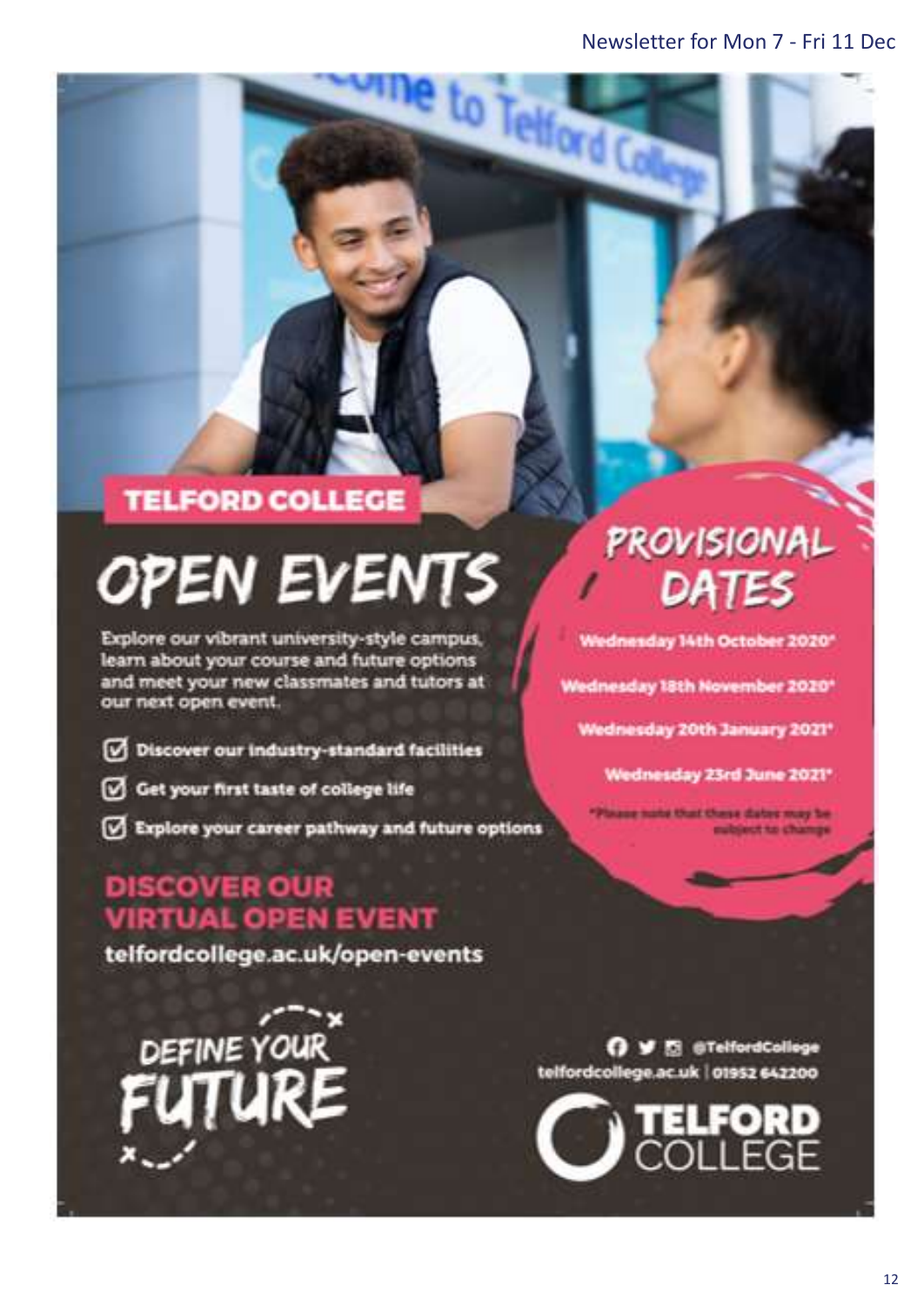



## **INSTRUMENT LESSONS**

The Music Heroes tutors are ready to deliver lessons face to face in your school! Our team of professional musicians are experienced tutors in all styles of music from Rock/Pop to classical and bluegrass.

All lessons are one to one and cost 610 for 20 minutes. Invoices are raised each HALF term and are sent directly to parents/carers by email. Feedback/practise notes are prepared by tutors and sent by email after each lesson. Guitars and ukuleles are available for hire. If you have any questions about how we operate, please email gayle@musicheroes.co.uk.

#### Piano / Keyboard Lessons Guitar (Acoustic and & Vocals Electric Tutors: Gayle Hitman Tutors: James Hickman, Caley Groves & Filip Williams Woodwind Drums Tutor: Jenny Burgess Tutor: Jon Harvey

#### Learn more about the Music

**Exam entry with ABRSM** 

Heroes team at

and Rock School

www.musicheroes.co.uk

We are happy to offer all students who are interested in learning one of the above instruments, a free taster lesson. If you would like to arrange this, please complete the taster request form and return this to the school office. We will then let you know when the taster lessons are taking place.